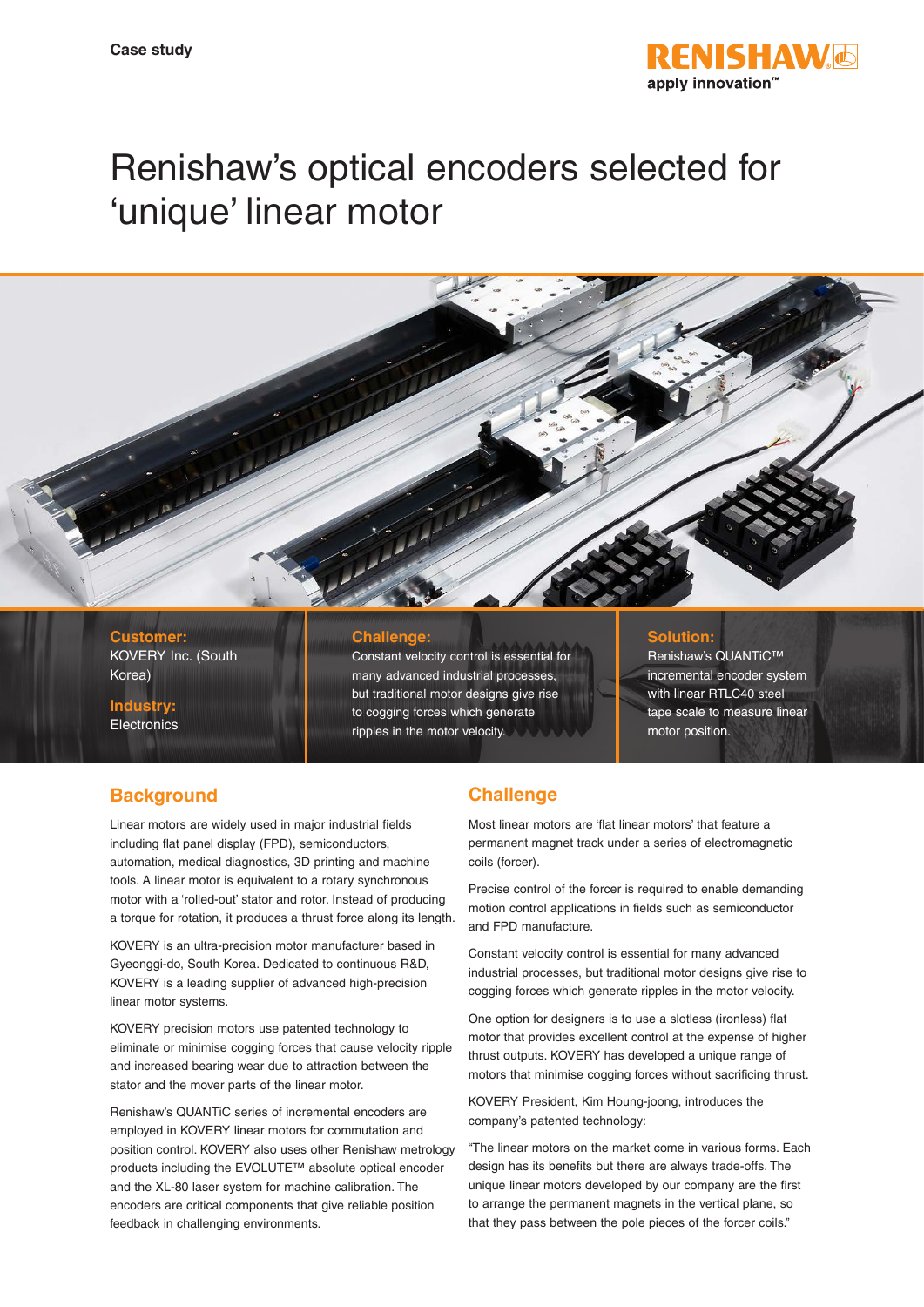"This ensures uniform magnetic flux and an independent magnetic circuit for each magnet track. Our design allows the motor strength to be increased, simply by increasing the number of tracks. The design effectively reduces the normal attractive force between the slotted iron cores and the magnet tracks without sacrificing thrust. In other words, the overall thrust of the motor is increased, and the maximum is at least twice that of a conventional linear motor. Other advantages include reduced weight, increased design freedom, simple assembly and a low cost of ownership."

Position encoders enable commutation of linear motors to provide smooth motion and position control. Encoders with lower jitter and interpolation error are preferred as they allow more accurate position control and lower velocity ripple.

Encoders for linear motors need two critical design features to work well - a readhead (sensor) cable with a small minimum bend radius and long cable-life to allow for crimping, kinking, and bending on the machine cable track; and a high maximum operating temperature to withstand the expected heat outputs from the motor coils when power is applied.

If the readhead is installed close to the magnetic coils, the encoder must also be able to withstand strong magnetic fields.



KOVERY linear motor with two permanent magnet tracks

The QUANTiC encoder's RTLC40 steel tape scale is supplied on a convenient reel, which allows us to cut the exact length required for each motor - improving our operation flexibility. In addition, the short delivery lead times and excellent cost performance are all factors. Renishaw's encoders have improved the competitiveness of our products.

**KOVERY Inc. (South Korea)**

## **Solution**

KOVERY uses a range of Renishaw optical encoders for its linear motors - including the advanced QUANTiC optical encoder.

In semiconductor and FPD process equipment applications, KOVERY linear motors are equipped with QUANTiC series encoders featuring 0.2 µm resolution, RTLC40 incremental scale and analogue or digital signal output.

Motors for other applications employ Renishaw's EVOLUTE absolute optical encoder with RTLA50-S linear scale.

Mr. Houng-joong continues: "KOVERY's linear motors offer a range of specifications, and there are more than a dozen different stroke lengths alone. Sometimes, it is necessary to provide customized products with strokes up to several metres. We also expect that market demand for longer-stroke linear motors will increase. The QUANTiC encoder's RTLC40 steel tape scale is supplied on a convenient reel, which allows us to cut the exact length required for each motor - improving our operation flexibility. In addition, the short delivery lead times and excellent cost performance are all factors. Renishaw's encoders have improved the competitiveness of our products."

Advantages of QUANTiC encoders include compatibility with industry-standard digital or analogue outputs, wide installation and operating tolerances of  $\pm 0.3$  mm (rideheight) and  $\pm 0.9^{\circ}$  (yaw), high operating speeds of up to 24 m/s, low Sub-Divisional Error (SDE) down to ±80 nm, flexible singleshielded cables for EMI protection, and an integrated set-up LED to aid installation.

Enhanced diagnostic data can be accessed via the optional Advanced Diagnostic Tool ADTi-100 and free ADT View software. The ADTi-100 is ideal for difficult installations, in-field diagnostics and fault finding.

In particular, the set-up LED and exceptionally wide installation tolerances of the QUANTiC encoder enable a quick and intuitive installation process, lowering machine build costs and reducing machine downtime when servicing. Furthermore, the low SDE and high resolution of the QUANTiC encoder improves linear motor accuracy and enables smoother motion control due to reduced velocity ripple.

As Mr. Houng-joong explains: "When choosing an encoder system, in addition to the encoder specifications required for our customer's application, we also consider the installation difficulty and reliability in our production environment. Orders from equipment manufacturers require very short lead times from the receipt of an order, we often have only 3 to 6 months for design, manufacturing, testing, and delivery."